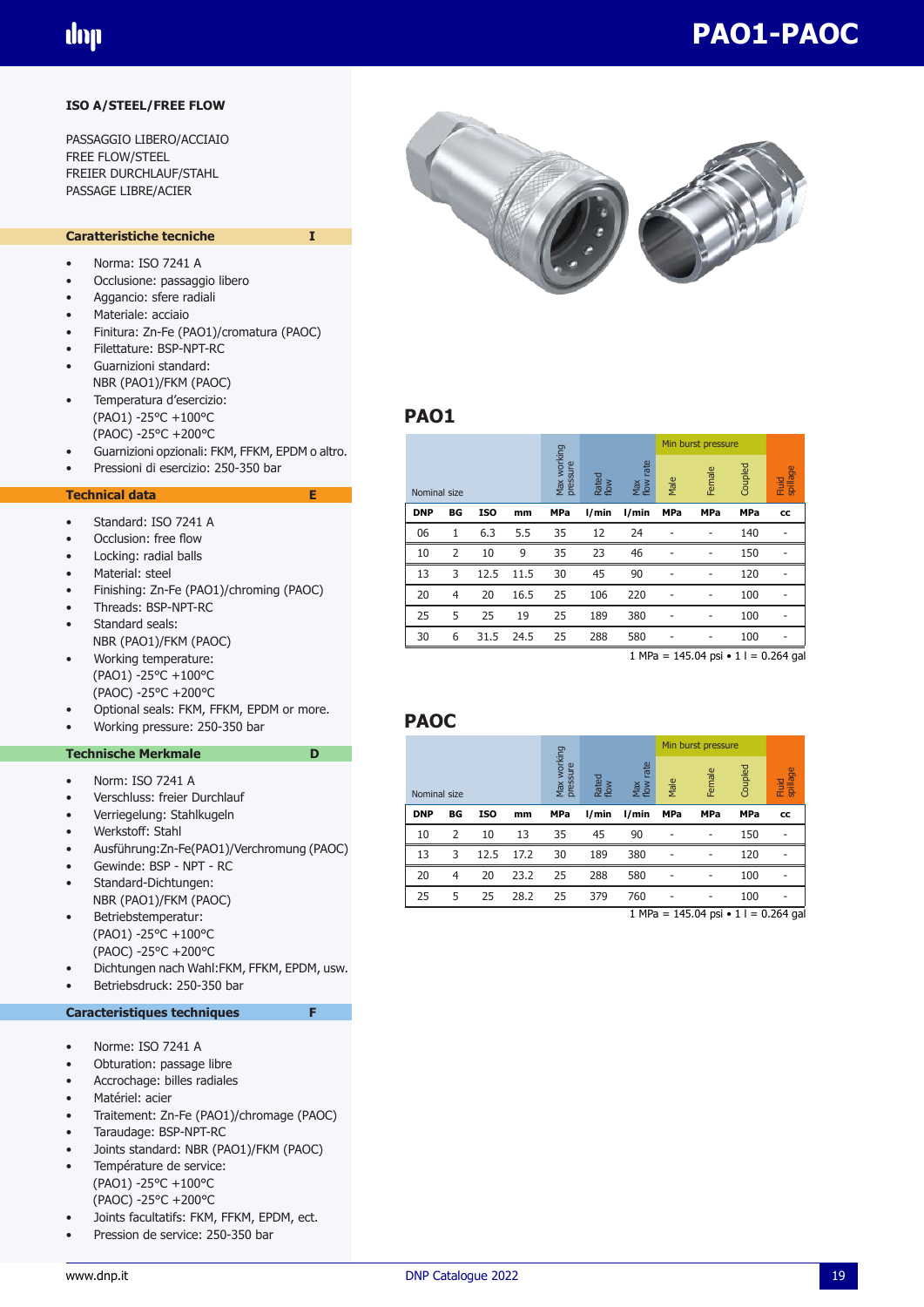## **PAO1 DN06 - BG 1 - ISO 6.3**



| F               | <b>STANDARD</b>     |               | FEMMINA - FEMALE - MUFFE - FEMELLE |                    |               | MASCHIO - MALE - STECKER - MALE |                    |  |  |
|-----------------|---------------------|---------------|------------------------------------|--------------------|---------------|---------------------------------|--------------------|--|--|
|                 |                     | COD. F        | Weight<br>(g)                      | Packaging<br>(pcs) | COD. M        | Weight<br>(g)                   | Packaging<br>(pcs) |  |  |
| <b>BSP 1/4"</b> | DIN 3852-2-X        | PAO1.0606.002 | 102                                | 180                | PAO1.0606.003 | 33                              | 300                |  |  |
| <b>NPT 1/4"</b> | <b>ANSI B1.20.3</b> | PAO1.0606.012 | 103                                | 180                | PAO1.0606.013 | 34                              | 300                |  |  |
| Rc 1/4"         | EN 10226            | PAO1.0606.042 | 103                                | 180                | PAO1.0606.043 | 34                              | 300                |  |  |

## **PAO1 DN10 - BG 2 - ISO 10**



| F               | <b>STANDARD</b>     | FEMMINA - FEMALE - MUFFE - FEMELLE |               |                    | MASCHIO - MALE - STECKER - MALE |               |                    |
|-----------------|---------------------|------------------------------------|---------------|--------------------|---------------------------------|---------------|--------------------|
|                 |                     | COD. F                             | Weight<br>(g) | Packaging<br>(pcs) | COD. M                          | Weight<br>(g) | Packaging<br>(pcs) |
| <b>BSP 3/8"</b> | DIN 3852-2-X        | PAO1.1010.002                      | 146           | 100                | PAO1.1010.003                   | 50            | 200                |
| <b>NPT 3/8"</b> | <b>ANSI B1.20.3</b> | PAO1.1010.012                      | 147           | 100                | PAO1.1010.013                   | 51            | 200                |
| Rc 3/8"         | EN 10226            | PAO1.1010.042                      | 147           | 100                | PAO1.1010.043                   | 51            | 200                |





|                 | <b>STANDARD</b> | FEMMINA - FEMALE - MUFFE - FEMELLE |               |                    | MASCHIO - MALE - STECKER - MALE |               |                    |  |
|-----------------|-----------------|------------------------------------|---------------|--------------------|---------------------------------|---------------|--------------------|--|
|                 |                 | COD. F                             | Weight<br>(g) | Packaging<br>(pcs) | COD. M                          | Weight<br>(q) | Packaging<br>(pcs) |  |
| <b>BSP 3/8"</b> | DIN 3852-2-X    | PAOC.1010.002                      | 145           | 100                | PAOC.1010.003                   | 49            | 200                |  |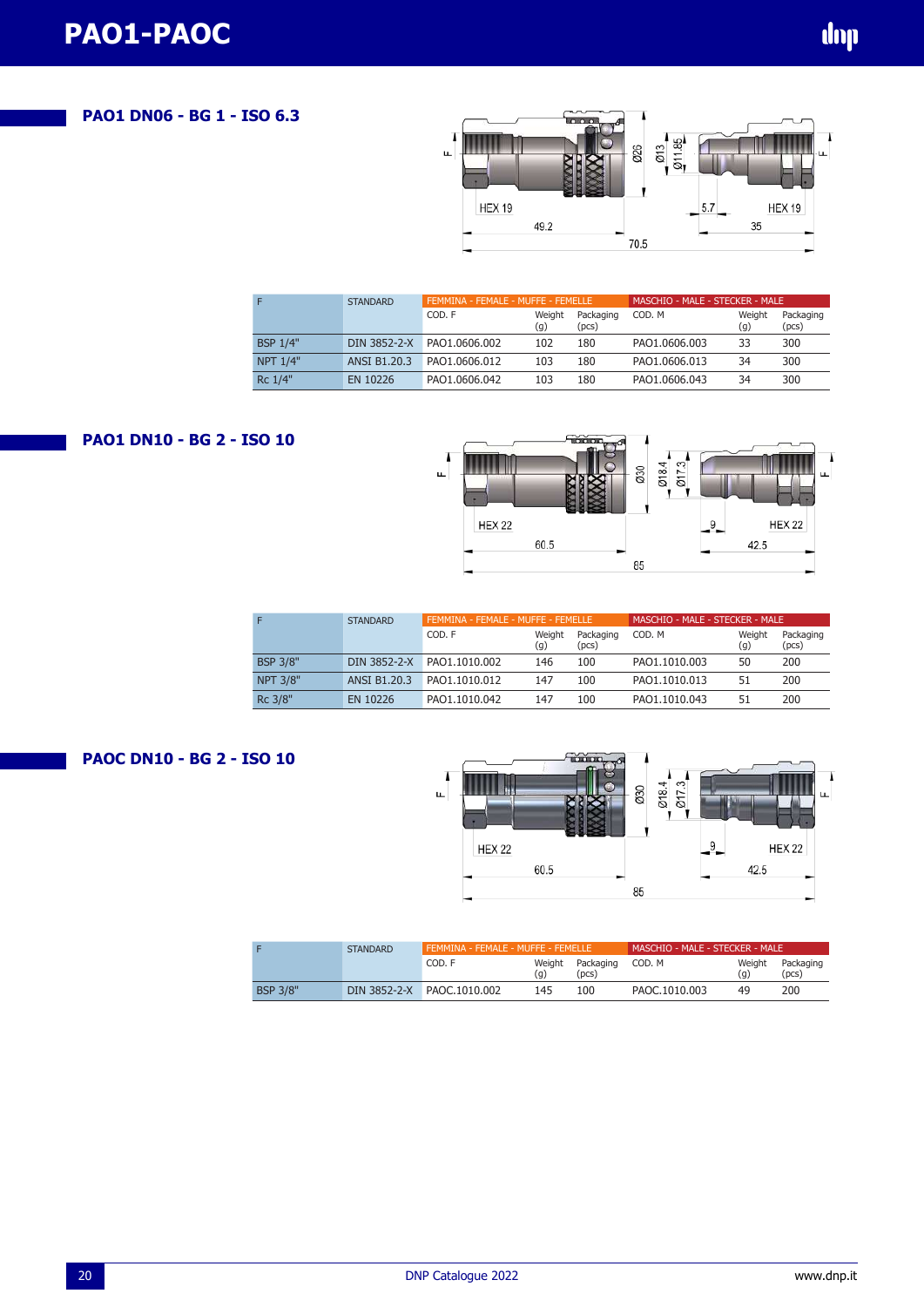**PAO1 DN13 - BG 3 - ISO 12.5**



| <b>THREADS</b>  |                 | <b>STANDARD</b> | FEMMINA - FEMALE - MUFFE - FEMELLE |               |                    | MASCHIO - MALE - STECKER - MALE |               |                    |
|-----------------|-----------------|-----------------|------------------------------------|---------------|--------------------|---------------------------------|---------------|--------------------|
|                 |                 |                 | COD. F                             | Weight<br>(g) | Packaging<br>(pcs) | COD, M                          | Weight<br>(g) | Packaging<br>(pcs) |
| IG <sub>1</sub> | <b>BSP 1/2"</b> |                 | DIN 3852-2-X PAO1.1313.002         | 250           | 50                 | PAO1.1313.003                   | 80            | 200                |
|                 | <b>NPT 1/2"</b> | ANSI B1.20.3    | PAO1.1313.012                      | 251           | 50                 | PAO1.1313.013                   | 81            | 200                |
|                 | Rc 1/2"         | EN 10226        | PAO1.1313.042                      | 251           | 50                 | PAO1.1313.043                   | 81            | 200                |
| <b>IG 2</b>     | M22x1.5         | SAE J 2244/1    | PAO1.1322.102                      | 243           | 50                 | PAO1.1322.103                   | 73            | 200                |

# **PAOC DN13 - BG 3 - ISO 12.5**



|                 | <b>STANDARD</b> | FEMMINA - FEMALE - MUFFE - FEMELLE |               |                    | MASCHIO - MALE - STECKER - MALE |               |                    |  |
|-----------------|-----------------|------------------------------------|---------------|--------------------|---------------------------------|---------------|--------------------|--|
|                 |                 | COD. F                             | Weight<br>(g) | Packaging<br>(pcs) | COD, M                          | Weight<br>(g) | Packaging<br>(pcs) |  |
| <b>BSP 1/2"</b> | DIN 3852-2-X    | PAOC.1313.002                      | 246           | 50                 | PAOC.1313.003                   | 76            | 200                |  |

#### **PAO1 DN20 - BG 4 - ISO 20**



|                 | <b>STANDARD</b> | FEMMINA - FEMALE - MUFFE - FEMELLE |               |                    | MASCHIO - MALE - STECKER - MALE |               |                    |  |
|-----------------|-----------------|------------------------------------|---------------|--------------------|---------------------------------|---------------|--------------------|--|
|                 |                 | COD. F                             | Weight<br>(g) | Packaging<br>(pcs) | COD. M                          | Weight<br>(g) | Packaging<br>(pcs) |  |
| <b>BSP 3/4"</b> |                 | DIN 3852-2-X PAO1.2019.002         | 396           | 28                 | PAO1.2019.003                   | 149           | 45                 |  |
| NPT 3/4"        | ANSI B1.20.3    | PAO1.2019.012                      | 400           | 28                 | PAO1.2019.013                   | 153           | 45                 |  |
| RC 3/4"         | EN 10226        | PAO1.2019.042                      | 400           | 28                 | PAO1.2019.043                   | 153           | 45                 |  |

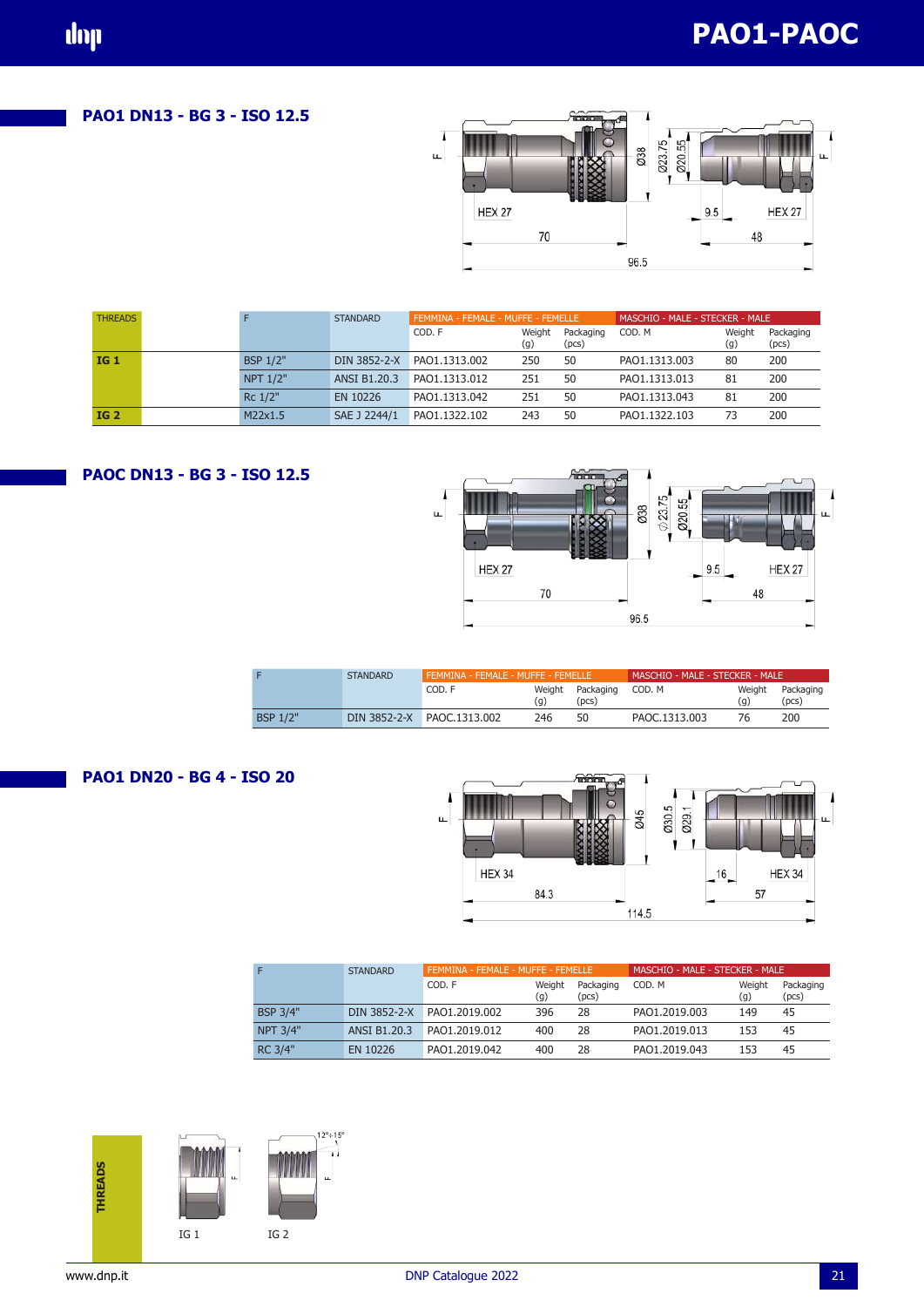# **PAOC DN20 - BG 4 - ISO 20**



|                 | <b>STANDARD</b> | FEMMINA - FEMALE - MUFFE - FEMELLE |               |                          | MASCHIO - MALE - STECKER - MALE |               |                    |
|-----------------|-----------------|------------------------------------|---------------|--------------------------|---------------------------------|---------------|--------------------|
|                 |                 | COD. F                             | Weight<br>(g) | Packaging<br>$'$ pcs $)$ | COD. M                          | Weight<br>(a) | Packaging<br>(pcs) |
| <b>BSP 3/4"</b> |                 | DIN 3852-2-X PAOC.2019.002         | 392           | 28                       | PAOC.2019.003                   | 145           | 45                 |

## **PAO1 DN25 - BG 5 - ISO 25**



|                   | <b>STANDARD</b>     | FEMMINA - FEMALE - MUFFE - FEMELLE |               |                    | MASCHIO - MALE - STECKER - MALE |               |                    |
|-------------------|---------------------|------------------------------------|---------------|--------------------|---------------------------------|---------------|--------------------|
|                   |                     | COD. F                             | Weight<br>(g) | Packaging<br>(pcs) | COD. M                          | Weight<br>(g) | Packaging<br>(pcs) |
| <b>BSP 1"</b>     | DIN 3852-2-X        | PAO1.2525.002                      | 640           | 20                 | PAO1.2525.003                   | 243           | 30                 |
| NPT <sub>1"</sub> | <b>ANSI B1.20.3</b> | PAO1.2525.012                      | 649           | 20                 | PAO1.2525.013                   | 252           | 30                 |
| <b>RC 1"</b>      | EN 10226            | PAO1.2525.042                      | 649           | 20                 | PAO1.2525.043                   | 252           | 30                 |

## **PAOC DN25 - BG 5 - ISO 25**



|               | <b>STANDARD</b> | FEMMINA - FEMALE - MUFFE - FEMELLE |        | MASCHIO - MALE - STECKER - MALE |               |               |                    |
|---------------|-----------------|------------------------------------|--------|---------------------------------|---------------|---------------|--------------------|
|               |                 | COD. F                             | Weight | Packaging<br>(pcs)              | COD.M         | Weight<br>(q) | Packaging<br>(pcs) |
| <b>BSP 1"</b> |                 | DIN 3852-2-X PAOC.2525.002         | 631    |                                 | PAOC.2525.003 | 234           | 30                 |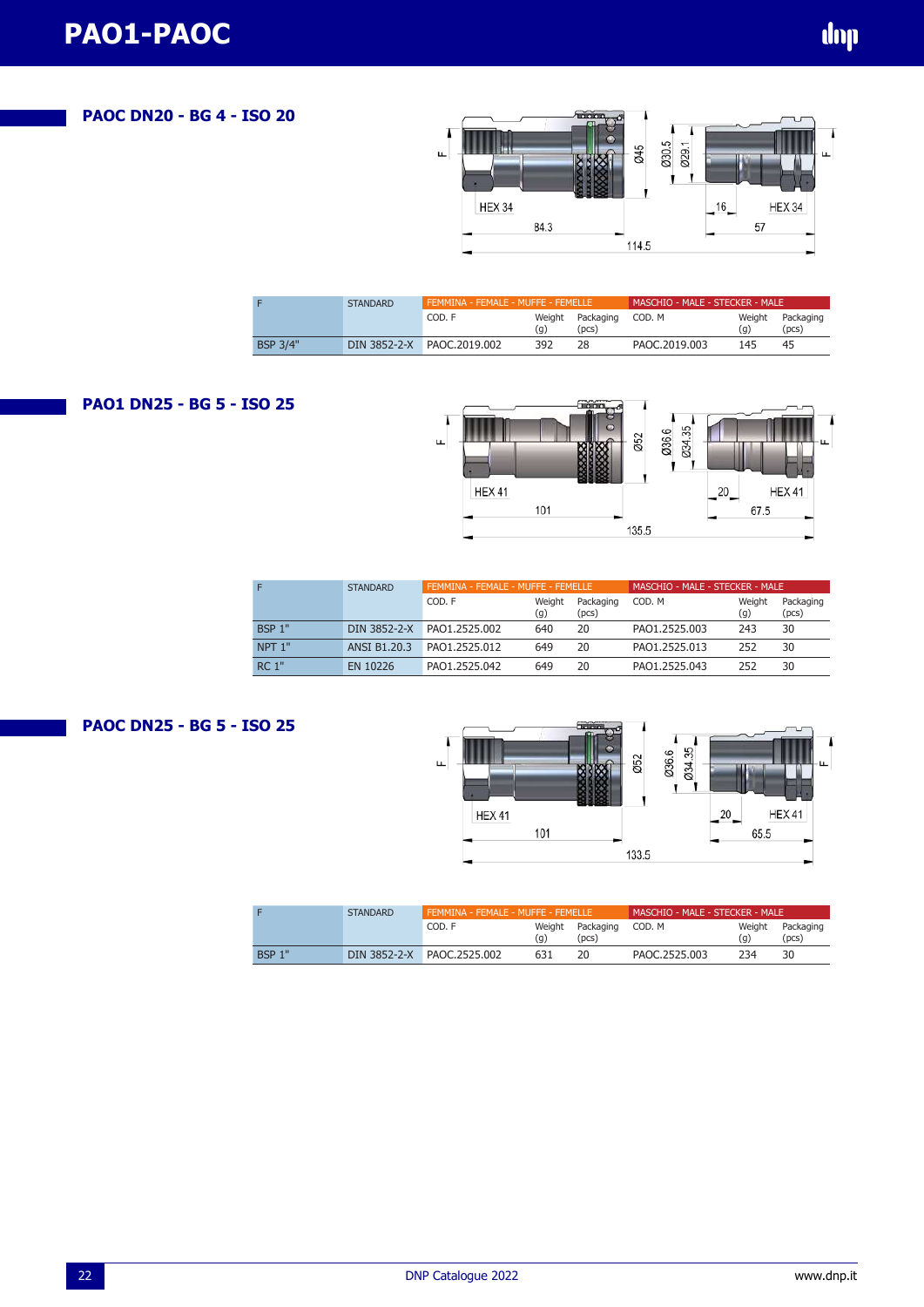# **PAO1-PAOC**

# **PAO1 DN30 - BG 6 - ISO 31.5**



|                  | <b>STANDARD</b>     | FEMMINA - FEMALE - MUFFE - FEMELLE |               |                    | MASCHIO - MALE - STECKER - MALE |               |                    |
|------------------|---------------------|------------------------------------|---------------|--------------------|---------------------------------|---------------|--------------------|
|                  |                     | COD. F                             | Weight<br>(g) | Packaging<br>(pcs) | COD. M                          | Weight<br>(g) | Packaging<br>(pcs) |
| <b>BSP 1"1/4</b> | DIN 3852-2-X        | PAO1.3031.002                      | 1381          | 12                 | PAO1.3031.003                   | 425           | 20                 |
| NPT 1"1/4        | <b>ANSI B1.20.3</b> | PAO1.3031.012                      | 1392          | 12                 | PAO1.3031.013                   | 436           | 20                 |
| RC 1"1/4         | EN 10226            | PAO1.3031.042                      | 1392          | 12                 | PAO1.3031.043                   | 436           | 20                 |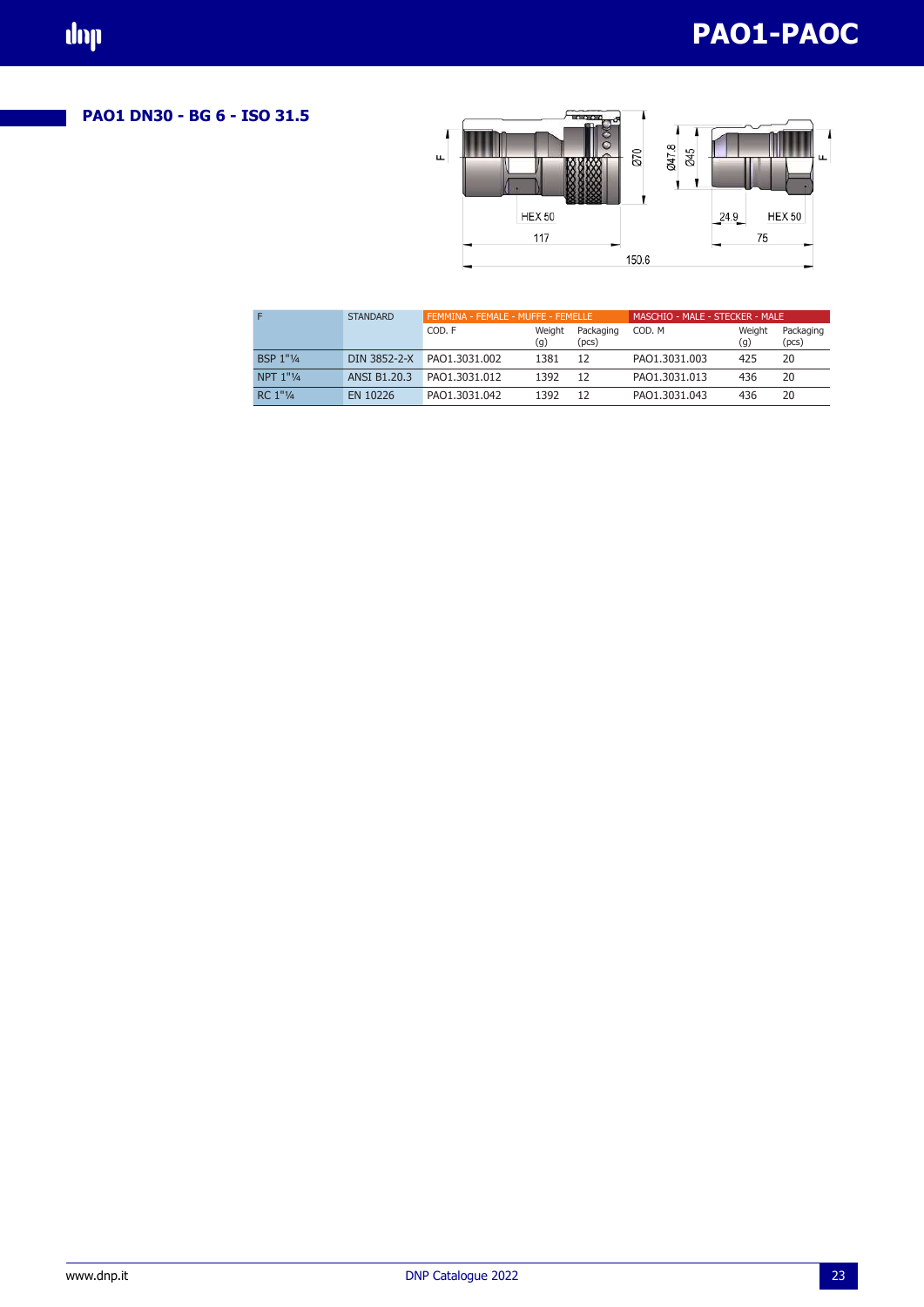| <b>PLASTIC CAPS</b> |            | <b>NOMINAL SIZE</b> |            | <b>FEMALE DUST PLUG</b> | <b>MALE DUST CAP</b> |                   |                |        |            |                   | COLOR MATERIAL |                |        |  |            |
|---------------------|------------|---------------------|------------|-------------------------|----------------------|-------------------|----------------|--------|------------|-------------------|----------------|----------------|--------|--|------------|
|                     |            |                     |            |                         |                      | <b>Dimensions</b> |                | Weight |            | <b>Dimensions</b> |                |                | Weight |  |            |
|                     | <b>DNP</b> | BG                  | <b>ISO</b> | COD. F                  | D                    | L                 | D <sub>1</sub> | (g)    | COD, M     | D                 |                | D <sub>1</sub> | (g)    |  |            |
|                     | 10         | 2                   | 10         | SPAV.10002              | 28                   | 220               | 22             | 14     | SPAV.10003 | 23.5              | 220            | 22             | 16     |  | <b>PVC</b> |
|                     | 10         | 2                   | 10         | SPAV.10022              | 28                   | 220               | 22             | 14     | SPAV.10023 | 23.5              | 220            | 22             | 16     |  | <b>PVC</b> |
|                     | 10         | 2                   | 10         | SPAV.10032              | 28                   | 220               | 22             | 14     | SPAV.10033 | 23.5              | 220            | 22             | 16     |  | <b>PVC</b> |
|                     | 10         | 2                   | 10         | SPAV.10042              | 28                   | 220               | 22             | 14     | SPAV.10043 | 23.5              | 220            | 22             | 16     |  | <b>PVC</b> |
|                     | 13         | 3                   | 12.5       | SPAV.13002              | 35                   | 250               | 26             | 20     | SPAV.13003 | 29                | 250            | 26             | 21     |  | <b>PVC</b> |
|                     | 13         | 3                   | 12.5       | SPAV.13012              | 35                   | 250               | 26             | 20     | SPAV.13013 | 29                | 250            | 26             | 21     |  | <b>PVC</b> |
|                     | 13         | 3                   | 12.5       | SPAV.13022              | 35                   | 250               | 26             | 20     | SPAV.13023 | 29                | 250            | 26             | 21     |  | <b>PVC</b> |
|                     | 13         | 3                   | 12.5       | SPAV.13032              | 35                   | 250               | 26             | 20     | SPAV.13033 | 29                | 250            | 26             | 21     |  | <b>PVC</b> |
|                     | 13         | 3                   | 12.5       | SPAV.13042              | 35                   | 250               | 26             | 20     | SPAV.13043 | 29                | 250            | 26             | 21     |  | <b>PVC</b> |
|                     | 13         | 3                   | 12.5       | SPAV.13052              | 35                   | 250               | 26             | 20     | SPAV.13053 | 29                | 250            | -26            | 21     |  | <b>PVC</b> |
|                     | 13         | 3                   | 12.5       | SPAV.13062              | 35                   | 250               | 26             | 20     | SPAV.13063 | 29                | 250            | 26             | 21     |  | <b>PVC</b> |
|                     | 20         | 4                   | 20         | SPAV.20002              | 42                   | 270               | 36             | 33     | SPAV.20003 | 36.5              | 270            | 36             | 39     |  | <b>PVC</b> |
|                     | 20         | 4                   | 20         | SPAV.20012              | 42                   | 270               | 36             | 33     | SPAV.20013 | 36.5              | 270            | 36             | 39     |  | <b>PVC</b> |
|                     | 20         | 4                   | 20         | SPAV.20032              | 42                   | 270               | 36             | 33     | SPAV.20033 | 36.5              | 270            | 36             | 39     |  | <b>PVC</b> |
|                     | 20         | 4                   | 20         | SPAV.20042              | 42                   | 270               | 36             | 33     | SPAV.20043 | 36.5              | 270            | 36             | 39     |  | <b>PVC</b> |
|                     | 20         | 4                   | 20         | SPAV.20052              | 42                   | 270               | 36             | 33     | SPAV.20053 | 36.5              | 270            | 36             | 39     |  | <b>PVC</b> |
|                     | 20         | 4                   | 20         | SPAV.20062              | 42                   | 270               | 36             | 33     | SPAV.20063 | 36.5              | 270            | 36             | 39     |  | <b>PVC</b> |



|            | <b>NOMINAL SIZE</b> |            | <b>FEMALE DUST PLUG</b> |                   |     |                |        | <b>MALE DUST CAP</b> |      |                   |                |        | <b>COLOR</b> | <b>MATERIAL</b> |
|------------|---------------------|------------|-------------------------|-------------------|-----|----------------|--------|----------------------|------|-------------------|----------------|--------|--------------|-----------------|
|            |                     |            |                         | <b>Dimensions</b> |     |                | Weight |                      |      | <b>Dimensions</b> |                | Weight |              |                 |
| <b>DNP</b> | <b>BG</b>           | <b>ISO</b> | COD. F                  | D                 |     | D <sub>1</sub> | (g)    | COD, M               | D    |                   | D <sub>1</sub> | (g)    |              |                 |
| 06         |                     | 6.3        | SPAV.06002              | 23.5              | 128 | 19             |        | SPAV.06003           | 17.5 | 125               | 17.5           | -8     |              | <b>PVC</b>      |
| 13         | 3                   | 12.5       | SPAV.13002 KR           | 37.5              | 190 | 29             | 14     | SPAV.13003 KR        | 29.5 | 195               | -27            | 19     |              | <b>PVC</b>      |
| 13         |                     | 12.5       | SPAV.13012 KR           | 37.5              | 190 | 29             | 14     | SPAV.13013 KR        | 29.5 | 195               | - 27           | 19     |              | <b>PVC</b>      |
| 13         | 3                   | 12.5       | SPAV. 13022 KR          | 37.5              | 190 | 29             | 14     | SPAV.13023 KR        | 29.5 | 195               | - 27           | 19     |              | <b>PVC</b>      |
| 13         | 3                   | 12.5       | SPAV.13032 KR           | 37.5              | 190 | 29             | 14     | SPAV.13033 KR        | 29.5 | 195               | - 27           | 19     |              | <b>PVC</b>      |
| 13         | 3                   | 12.5       | SPAV.13042 KR           | 37.5              | 190 | 29             | 14     | SPAV.13043 KR        | 29.5 | 195 27            |                | 19     |              | <b>PVC</b>      |
| 25         | 5                   | 25         | SPAV.250032             | 54.5              | 248 | 41             | 42     | SPAV.25003           | 42   | 248               | 42             | 47     |              | <b>PVC</b>      |